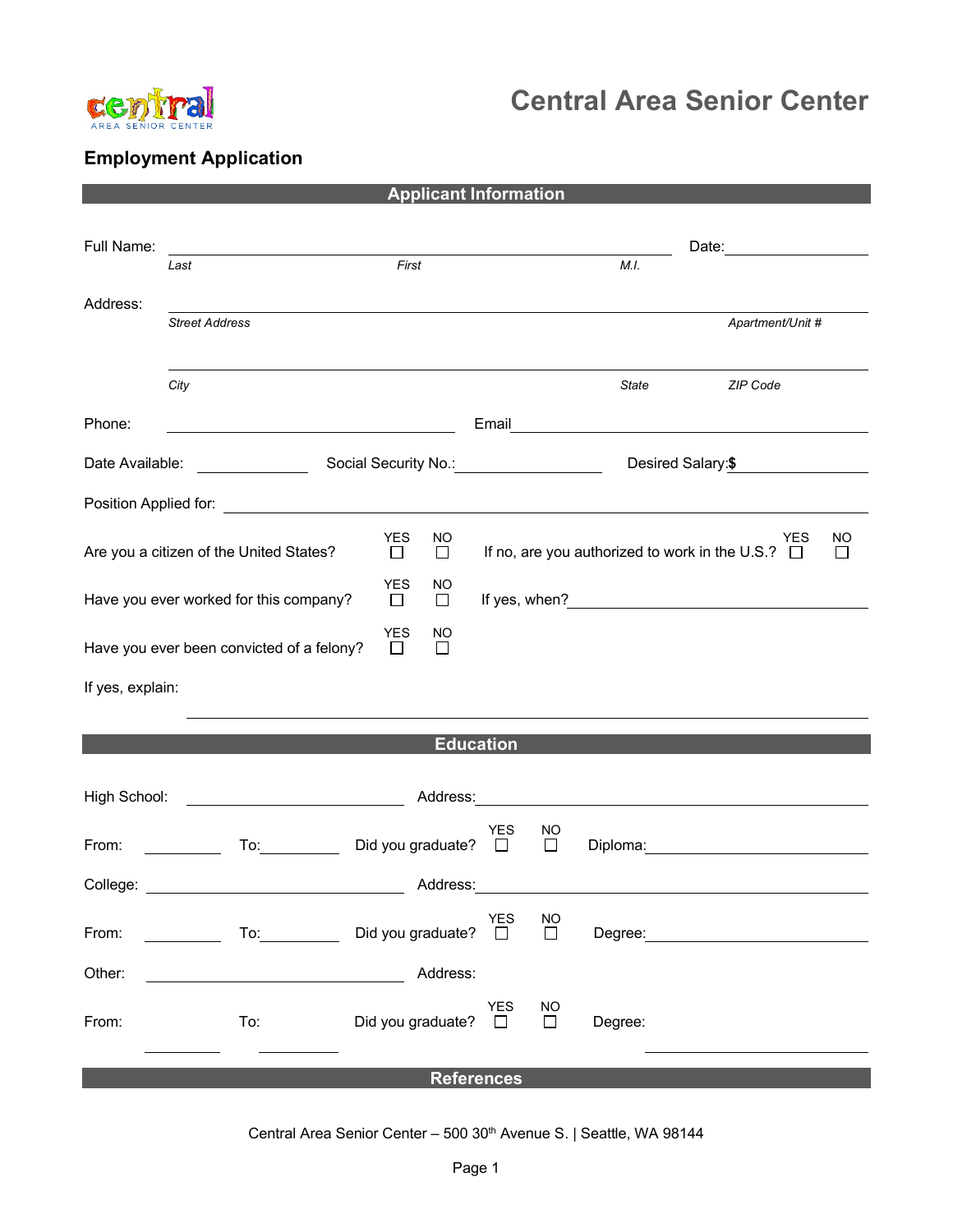*Please list three professional references.*

| Full Name: |                                                                                                                                                                                                                               |                               | Relationship: ___________________                                                                                                                                                                                                    |
|------------|-------------------------------------------------------------------------------------------------------------------------------------------------------------------------------------------------------------------------------|-------------------------------|--------------------------------------------------------------------------------------------------------------------------------------------------------------------------------------------------------------------------------------|
| Company:   |                                                                                                                                                                                                                               |                               |                                                                                                                                                                                                                                      |
| Address:   |                                                                                                                                                                                                                               |                               |                                                                                                                                                                                                                                      |
| Full Name: | <u> 1989 - Johann Stoff, deutscher Stoff, der Stoff, der Stoff, der Stoff, der Stoff, der Stoff, der Stoff, der S</u>                                                                                                         |                               | Relationship: ______________________                                                                                                                                                                                                 |
| Company:   | <u> 1989 - John Stein, Amerikaansk konstantinopler († 1989)</u>                                                                                                                                                               |                               | Phone: __________________                                                                                                                                                                                                            |
| Address:   |                                                                                                                                                                                                                               |                               |                                                                                                                                                                                                                                      |
| Full Name: | and the control of the control of the control of the control of the control of the control of the control of the                                                                                                              |                               | Relationship: 2000                                                                                                                                                                                                                   |
| Company:   |                                                                                                                                                                                                                               |                               | Phone: __________________                                                                                                                                                                                                            |
| Address:   |                                                                                                                                                                                                                               |                               |                                                                                                                                                                                                                                      |
|            |                                                                                                                                                                                                                               | <b>Previous Employment</b>    |                                                                                                                                                                                                                                      |
| Company:   |                                                                                                                                                                                                                               |                               |                                                                                                                                                                                                                                      |
| Address:   |                                                                                                                                                                                                                               |                               | Supervisor: ____________________                                                                                                                                                                                                     |
| Job Title: | Starting Salary:\$                                                                                                                                                                                                            |                               | Ending Salary:\$                                                                                                                                                                                                                     |
|            |                                                                                                                                                                                                                               |                               |                                                                                                                                                                                                                                      |
| From:      | <u> Alban Maria (</u>                                                                                                                                                                                                         |                               |                                                                                                                                                                                                                                      |
|            |                                                                                                                                                                                                                               | <b>YES</b><br>NO              |                                                                                                                                                                                                                                      |
|            | May we contact your previous supervisor for a reference?                                                                                                                                                                      | $\Box$<br>$\Box$              |                                                                                                                                                                                                                                      |
|            |                                                                                                                                                                                                                               |                               |                                                                                                                                                                                                                                      |
| Company:   |                                                                                                                                                                                                                               |                               | Phone: _______________________                                                                                                                                                                                                       |
| Address:   |                                                                                                                                                                                                                               |                               |                                                                                                                                                                                                                                      |
| Job Title: | Starting Salary:\$                                                                                                                                                                                                            |                               | Ending Salary:\$                                                                                                                                                                                                                     |
|            |                                                                                                                                                                                                                               |                               |                                                                                                                                                                                                                                      |
|            |                                                                                                                                                                                                                               |                               |                                                                                                                                                                                                                                      |
| From:      |                                                                                                                                                                                                                               |                               | Reason for Leaving: <u>contained a set of the set of the set of the set of the set of the set of the set of the set of the set of the set of the set of the set of the set of the set of the set of the set of the set of the se</u> |
|            | May we contact your previous supervisor for a reference?                                                                                                                                                                      | <b>YES</b><br><b>NO</b><br>ΙI |                                                                                                                                                                                                                                      |
|            | ,我们也不会有什么。""我们的人,我们也不会有什么?""我们的人,我们也不会有什么?""我们的人,我们也不会有什么?""我们的人,我们也不会有什么?""我们的人                                                                                                                                              |                               |                                                                                                                                                                                                                                      |
| Company:   | the control of the control of the control of the control of the control of the control of the control of the control of the control of the control of the control of the control of the control of the control of the control |                               | Phone: 2008 2010 2010 2010 2010 2021 2022 2023 2024 2022 2023 2024 2022 2023 2024 2025 2026 2027 2028 2021 20                                                                                                                        |
| Address:   | <u> 1989 - Johann Barn, amerikan besteman besteman besteman besteman besteman besteman besteman besteman bestema</u>                                                                                                          |                               | Supervisor: Victor Contract Contract Contract Contract Contract Contract Contract Contract Contract Contract Co                                                                                                                      |
| Job Title: | Starting Salary:\$                                                                                                                                                                                                            | Ending Salary: \$             |                                                                                                                                                                                                                                      |
|            | Central Area Senior Center - 500 30th Avenue S.   Seattle, WA 98144                                                                                                                                                           |                               |                                                                                                                                                                                                                                      |